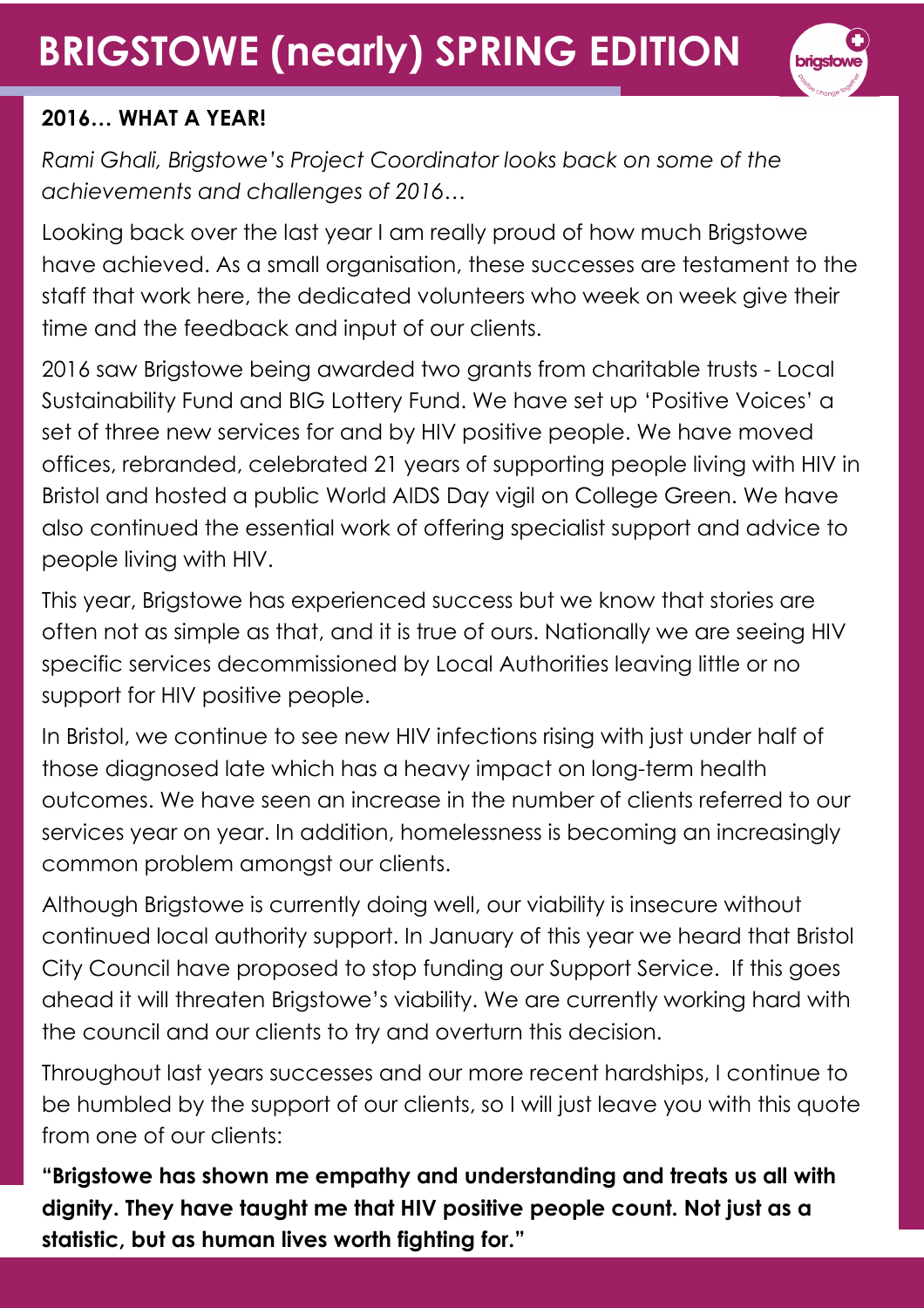## **Newly Diagnosed Group**



Our recently diagnosed workshops will answer the following questions and more….

> **What support is out the there? Will I have side effects from the medication? Will I ever be in a relationship again? What do I say to my children? Do I need to tell my employer?**

#### **DATES**

**Saturday 4th March 10am – 4pm Tuesday 7th March 6pm – 9pm Tuesday 14th March 6pm – 9pm** 

It is important that you attend all three sessions. Workshops are facilitated by professionals and people living with HIV.

All sessions will take place at the Barton Hill Settlement, BS5 0AX. Refreshments will be provided. Please get in touch for more info or to book. on to our Newly Diagnosed Group.

### **HIV Awareness Training**

HIV-related stigma is one of the largest challenges facing HIV positive people. Myths, fear and miseducation can all contribute.

Our HIV Awareness Training busts these myths, dispels the fear and educates so that positive people can live in a world that doesn't discriminate. It gives professionals and individuals better understanding of HIV.

Training sessions are delivered by positive people and trained professionals and are tailored to meet the needs of your organisation.

If this is something your organisation could benefit from, please get in touch.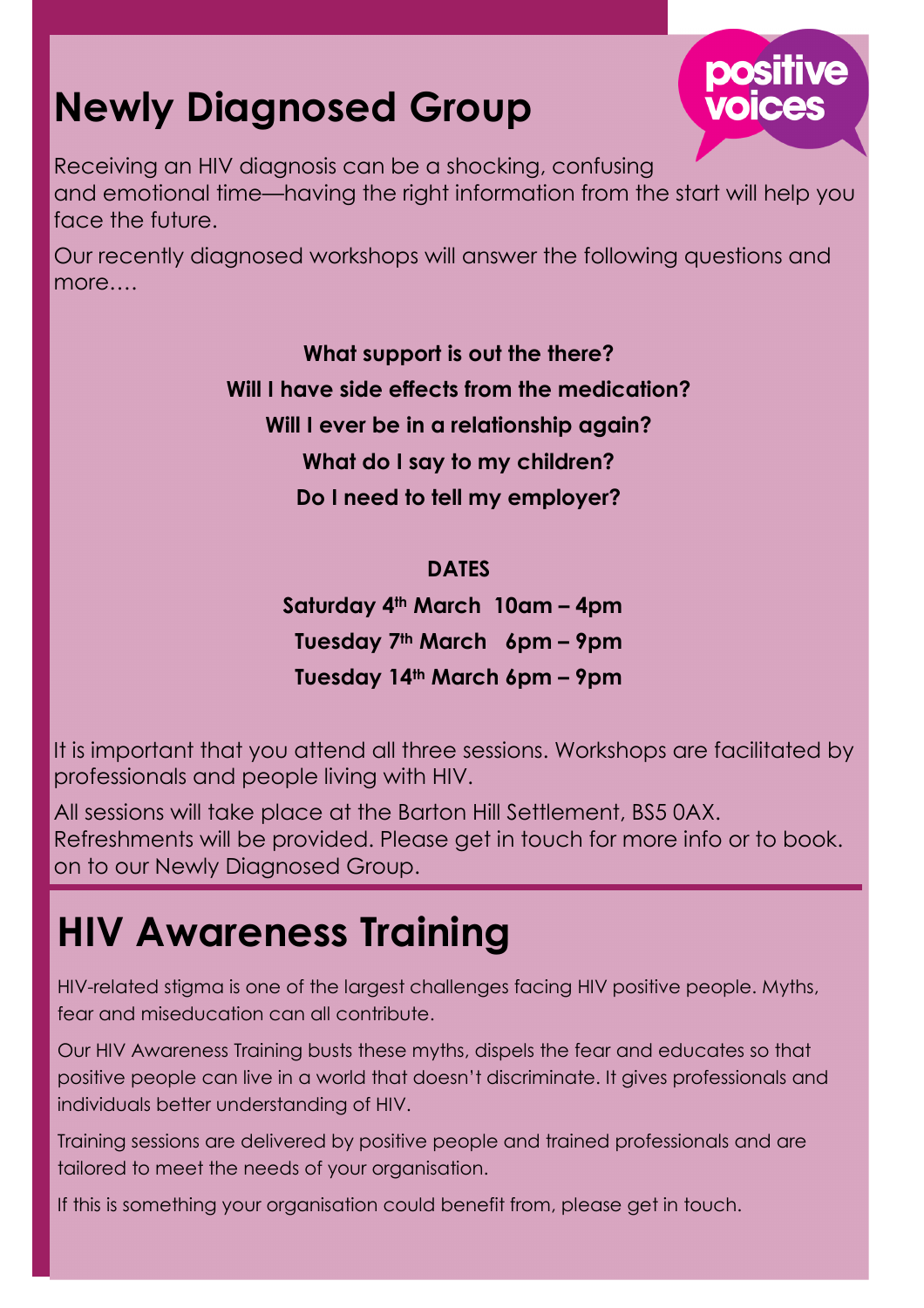

### **Bristol City Council proposes to cut Brigstowe's funding**

In January 2017, Bristol City Council made a proposal to stop funding our HIV Support Service despite the city recently having become a high prevalence area.

The news came just weeks after Terrence Higgins Trust announced the forthcoming closure of its centre on Old Market, due to changes in NHS services, meaning there will be little or no specialist support for HIV positive people living in or around Bristol.

Over 2 in every 1000 people are now living with the virus in Bristol and this number is only increasing. Although, medications have improved, living with HIV is far from easy with stigma and discrimination still a prominent issue for those living with the virus.

…………………………………………………………………...

We're calling on people to start lobbying.

You can write to your councillors and your MPs about the importance of HIV specific services. If you feel comfortable using personal details, please do. This makes the argument much more punchy!

If you want a letter template to send, please get in touch with us.

Other things that you can do:

- Share our Twitter posts!
- Follow us on Facebook
- Become an HIV activist by becoming a member of National AIDS Trust

**If you would like more information on the funding cuts, or if you are worried that these proposals will affect you directly and would like to talk to someone, please get in touch.**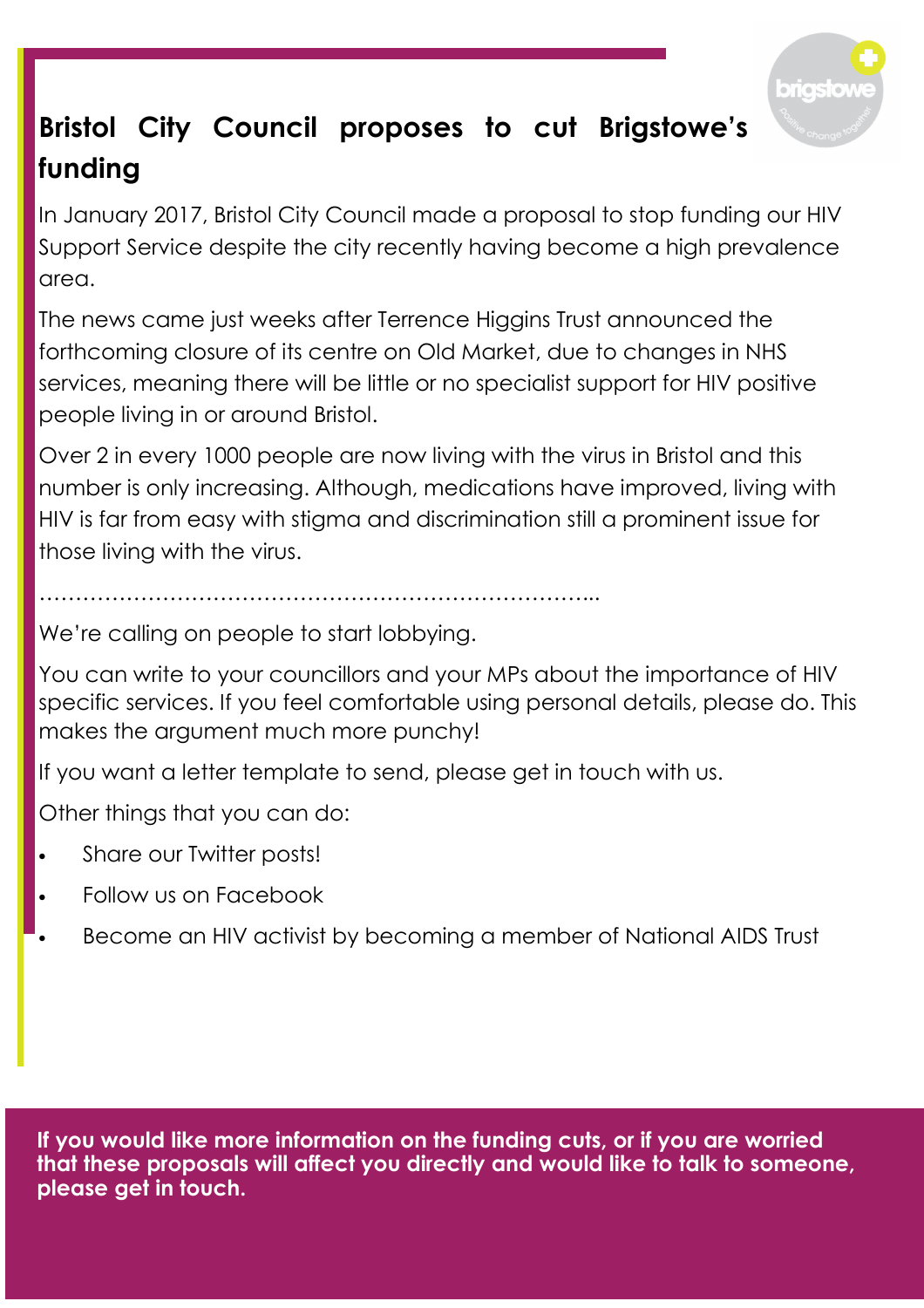# **LGBT History Month**

February marks LGBT History Month in the UK. This is a chance for us to look back on our history through a rainbowcoloured lens: to see the stories that were omitted from popular history, to celebrate the heroes who were not sung about, to make the lives of LGBT people more visible.

It was 50 years ago this year that homosexuality became legal. Only this year gay men who had been put on the sex offenders register received an official pardon from parliament. There clearly is still a fair way to go to reach equality.

Looking back on the history of LGBT+ communities and the experiences of LGBT+ people can help us better understand where we are now and how to move forward.

So how does this link to HIV? The AIDS crisis of the 1980s was a landmark point in LGBT+ history. The LGBT+ community, tragically, lost many of it's community to AIDS. The epidemic mobilised gay men and lesbian women to fight hard for rights and drug treatments for people living with HIV.

In present day UK, anti-retroviral treatment is easily accessible and incredibly effective. But stigma, discrimination and misunderstanding of HIV are still prevalent; members of the LGBT+ community alive at the time of the AIDS epidemic still mourn people they have lost; as a community we are still overcoming trauma.

If you want to get involved in LGBT History Month in Bristol there are loads of events going on throughout the city. You can check out Out Bristol's website for details of all of the events going on. Www.outbristol.co.uk

We're also organising an event! Details over the page…

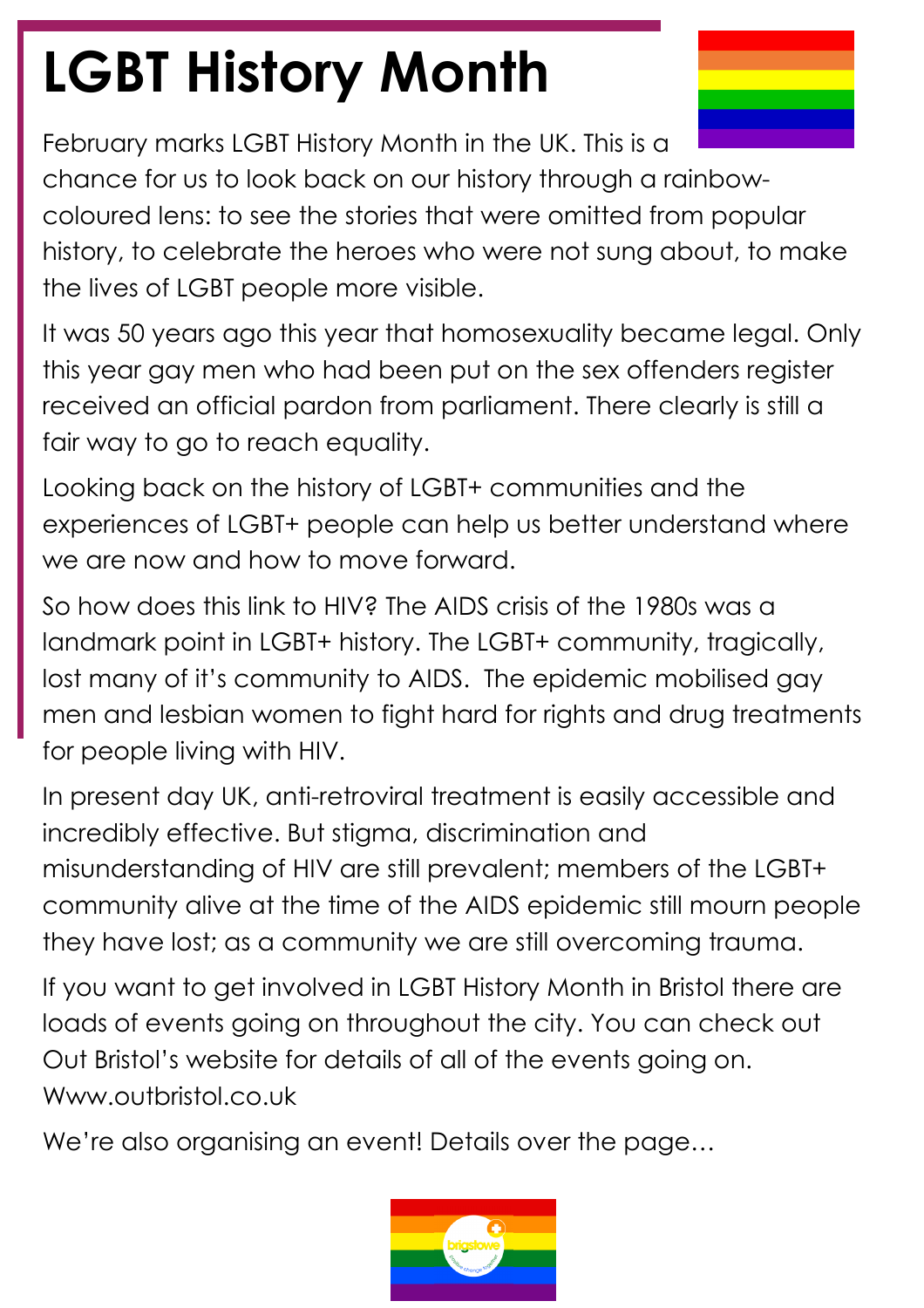## **HOW TO SURVIVE A PLAGUE**



#### **Tuesday 21st February, 7pm, Trinity Centre, BS2 0NW**

Film screening and panel discussion. £6 waged, £3 unwaged

**……………………………………………** 

An evening of AIDS Actisim, LGBT History and discussion.

*How to Survive a Plague* is an award nominated documentary following the conception and life



of ACT UP, an AIDS activism group that made history. Not only did they win rights for HIV-positive people, saving thousands of lives but they were also ground-breaking activists, using organisational structures and campaigns that are drawn upon all over the world.

Following the film we are hosting a discussion with HIV activists ACT UP London and Bristol-based HIV advocates. As well as the themes of the film, we'll be talking about what action needs to be taken now and how we can do that.

Tickets are available on the door. All money made will help support HIV services in Bristol. Please note this is a public event.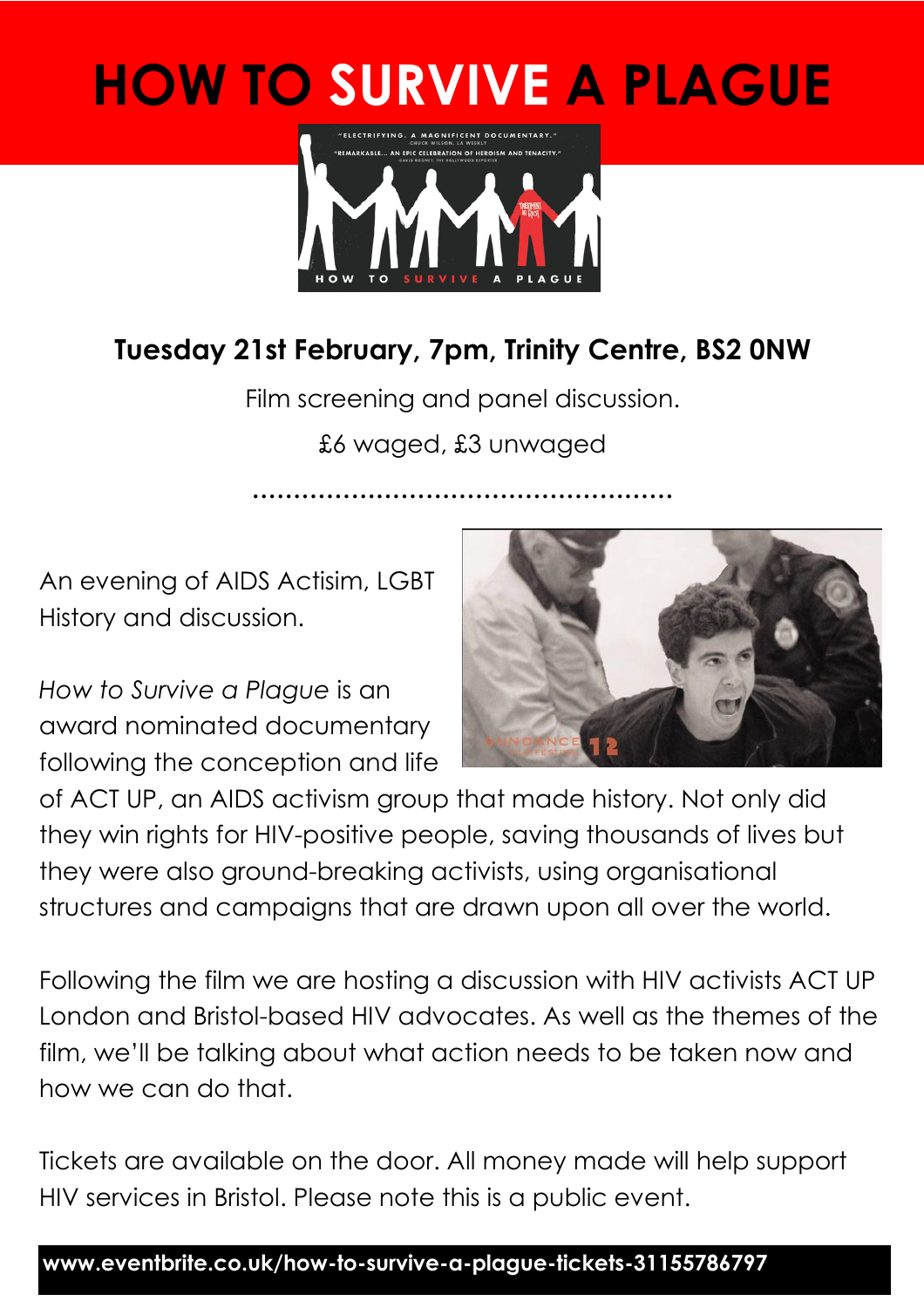

#### **We need to talk about domestic violence, HIV and gender**

The Government definition of domestic violence and abuse is: *'Any incident or pattern of incidents of controlling, coercive or threatening behaviour, violence or abuse between those aged 16 or over who are or have been intimate partners or family members regardless of gender or sexuality.'* 

Domestic violence can affect anyone. There are some studies that suggest that you are more likely to experience domestic violence if you are living with HIV. We are seeing growing numbers of men and women who are accessing our services reporting domestic violence.

We want to make it clear that domestic violence can affect anyone, regardless of gender, sexuality or HIV status. It is never your fault and there is always help available for you.

It might be that you need someone to talk to, it might be that you need some practical advice about leaving a relationship. There are many phone lines that offer practical advice and emotional support around domestic violence.

#### **Next Link** 01179250680

 Bristol based organisation that offer support to women who have experienced domestic violence and to women and men who have experienced sexual violence.

#### **Mankind Initiative** 01823334244

A confidential helpline for male victims of domestic violence.

#### **Men's Advice Line** 0808801327

Advice and support for men experiencing domestic violence.

#### **Galop** 0207704204

National LGBT domestic violence helpline.

#### **Womensaid** 08082000247

Offer support and advice to women experiencing domestic violence.

#### **Womankind** 01179166461

Offer listening support to women, including women experiencing domestic violence.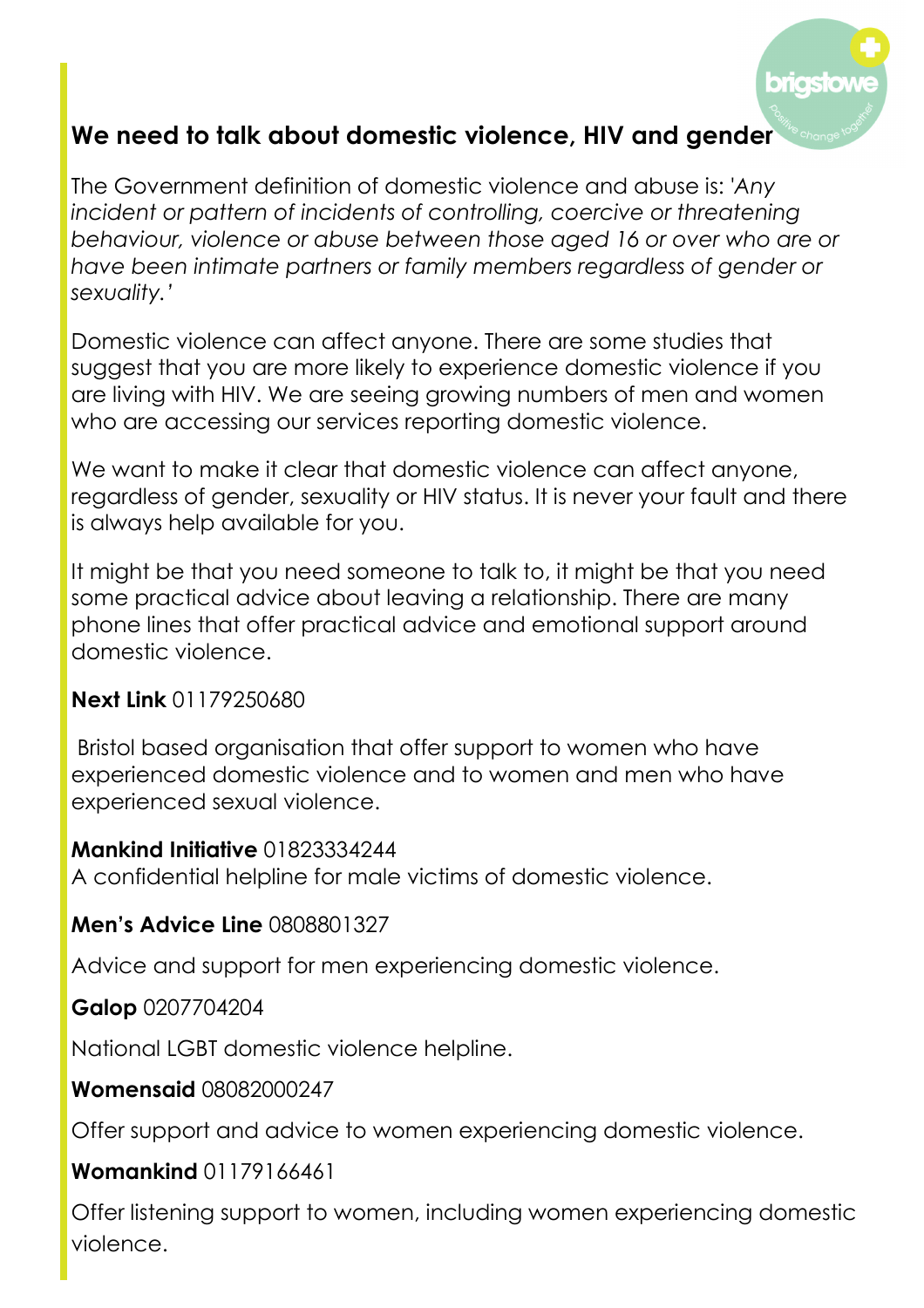## **GET INVOLVED!?**

Here at Brigstowe we're very aware that things are done best if they are done together. We have staff, volunteers and clients helping at every level of the organisation and we're thankful to all of them!

Below are a couple more opportunities to get involved. Please get in touch for more information.

#### **SECRETARY TO THE BOARD OF TRUSTEES**

Brigstowe are looking for an organised and diligent volunteer Secretary to the Board of Trustees.

Responsibilities will include taking minutes, preparing the agenda, assisting with the management of Brigstowe's AGM and membership and contributing to the organisation.

#### **PUBLICITY VOLUNTEER**

I know it might not feel like it quite yet but festival season will soon be upon us. Brigstowe sets up shop at a few sites over the South West to publicise our services and raise awareness of HIV. We're looking for sociable volunteers to join our publicity team!

All volunteers will receive full induction, HIV info pack and ongoing supervision.

#### **LIKE WRITING?**

Have you got something to say that our readers might fund useful? Living with HIV and want to share your story? We're on the look out for people to contribute to our quarterly newsletter. We offer a supportive and encouraging environment. Help with editing and constructive feedback will be provided.